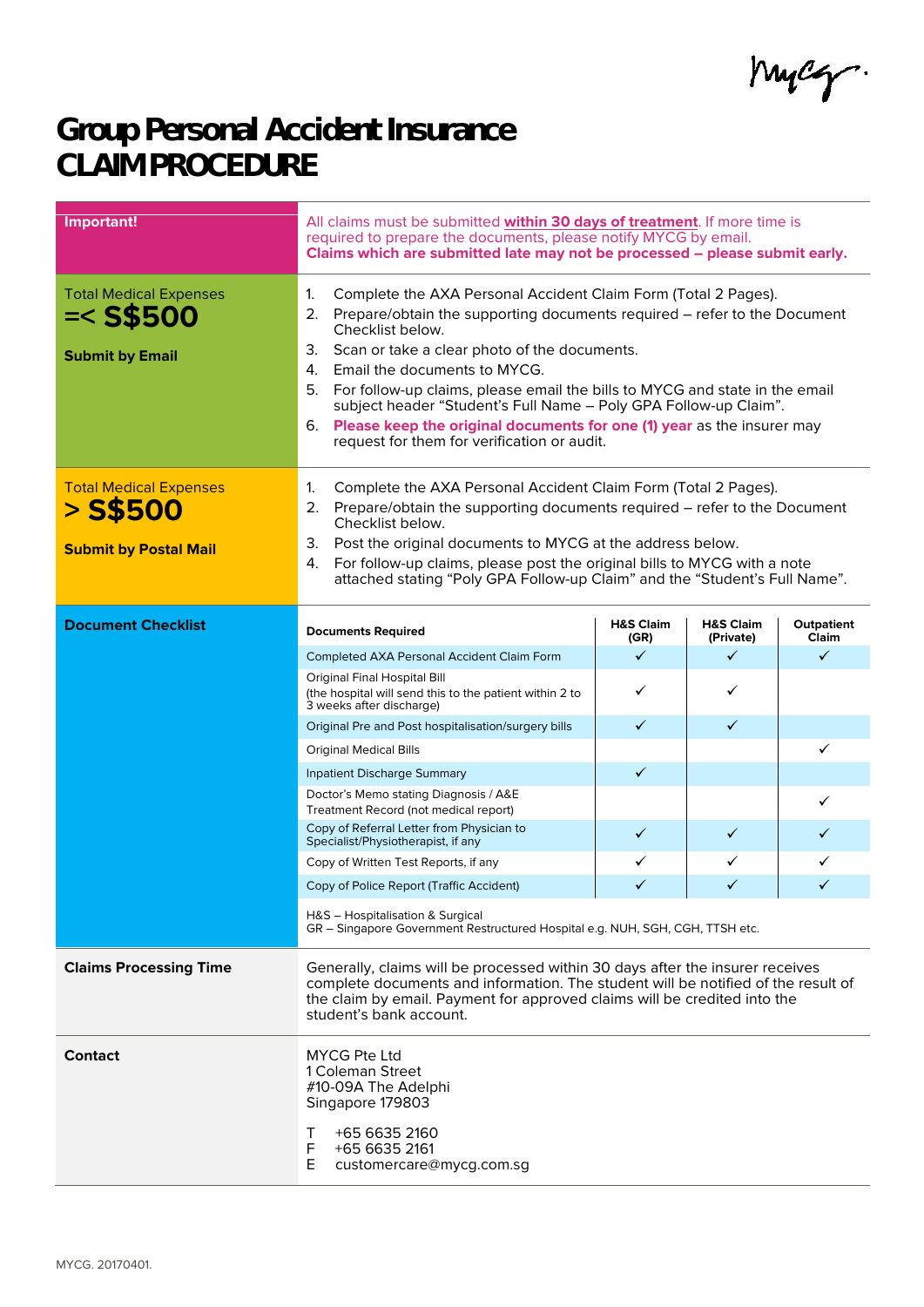

them to AXA Office within 30days. Thank you.

## A. POLICY INFORMATION

Policyholder's Full Name NANYANG POLYTECHNIC

| <b>B. CLAIMANT DETAILS</b> |              |
|----------------------------|--------------|
| <b>Full Name</b>           | NRIC/FIN No. |
| Email                      | Mobile No.   |
| Correspondence Address     |              |

| C. ACCIDENT & INJURY DETAILS                                                                           |  |  |  |  |
|--------------------------------------------------------------------------------------------------------|--|--|--|--|
| Time<br>Date and Time of Accident: Date                                                                |  |  |  |  |
| Location of Accident                                                                                   |  |  |  |  |
| Accidental Death<br><b>Medical Expenses</b><br><b>Total Permanent Disablement</b><br>Type of Accident: |  |  |  |  |
| Temporary Total Disablement<br>Temporary Partial Disablement                                           |  |  |  |  |
| Description of Accident                                                                                |  |  |  |  |
|                                                                                                        |  |  |  |  |
| Description of Injury Sustained (e.g. body part injured, injury type)                                  |  |  |  |  |
|                                                                                                        |  |  |  |  |
| Have you injured the same part before?<br>No<br>Yes                                                    |  |  |  |  |
| Is this your job related injury?<br>Yes  <br>No                                                        |  |  |  |  |
| Have you made a claim against any other party in respect of this event? If yes, please provide         |  |  |  |  |
| Name of other party / insurance company                                                                |  |  |  |  |
| Description of claim                                                                                   |  |  |  |  |